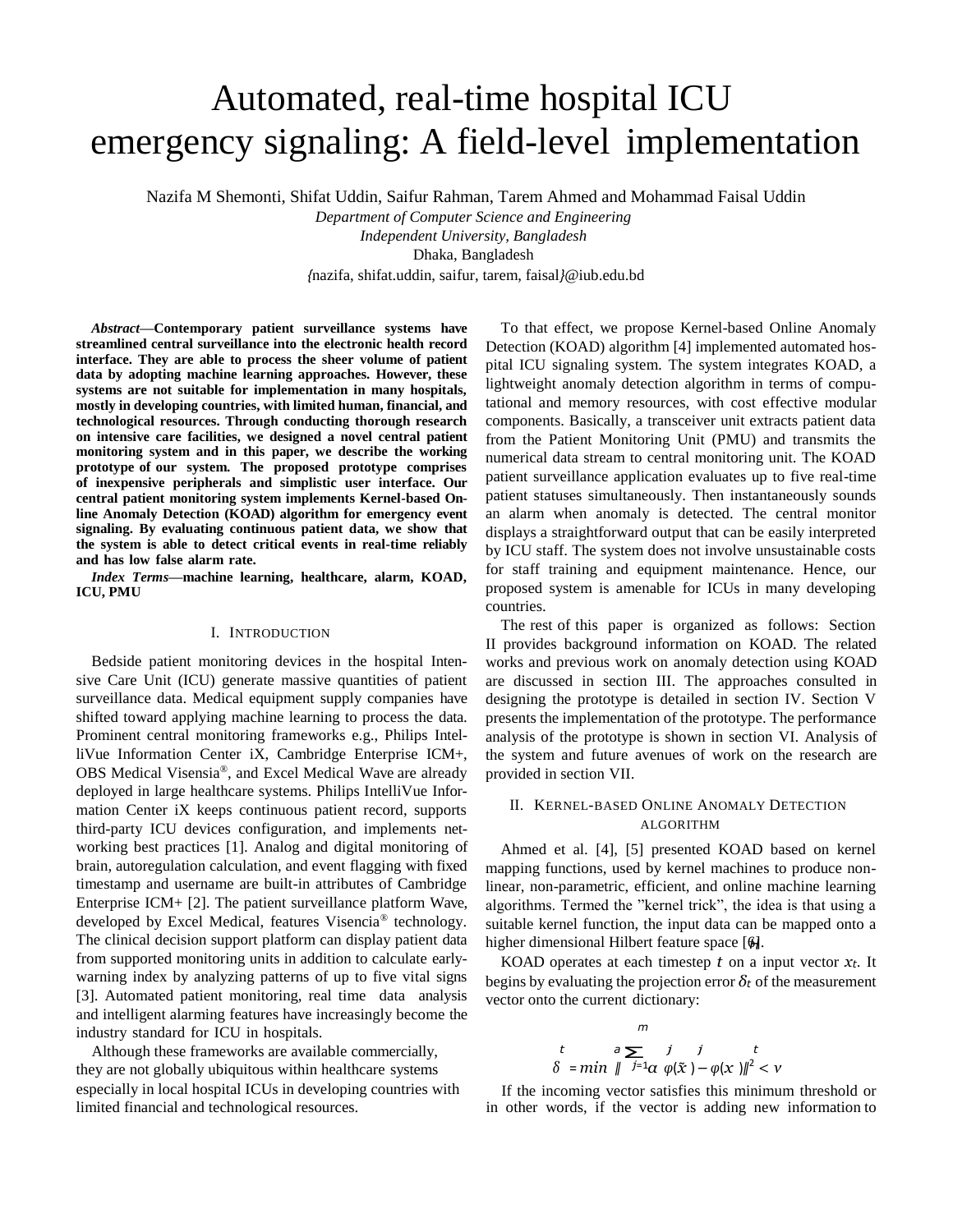the predictor, this measurement vector will be added to the feature space. Hence the dimension of the feature space does not increase out of bounds and there is no requirement for unreasonable memory and computational requirements.

This error measure  $\delta_t$  is then compared with two thresholds *ν*<sup>1</sup> and *ν*2, where *ν*<sup>1</sup> *< ν*2.

If  $\delta t$  <  $v_1$ , KOAD infers that the input data is sufficiently linearly dependent on the dictionary, and thus represents normal behavior.

If  $\delta_t$  >  $v_2$ , KOAD concludes that is far away from the realm of normality and consequently raises a "Red1" to immediately signal an anomaly.

Where  $v_1 < \delta_t < v_2$ , KOAD infers that is sufficiently linearly independent from the dictionary to be considered an unusual event. It may indeed be an anomaly, or it may represent an expansion or migration of the space of normality itself. In this case, KOAD does the following: it immediately raises an "Orange" alarm, then keeps track of the contribution of the relevant input vector in explaining subsequent arrivals

for a further *l* time step, and then finally at time  $t + l$  resolves into either "Green" meaning normal observation or a "Red2" alarm meaning anomalous observation.

The properties of KOAD are: incorporate two thresholds of approximate linear independence; implement exponential forgetting to gradually reduce the importance of past observations; and keep the basis set to dynamically remain current by employing the deletion of previous dictionary members.

The storage complexity of the KOAD depends on the maximum dimensions of the variables and size of the dictionary computational complexity of the  $KOAD$  is  $O(n^2)$ , for every<br>tusually interstrated the chamber of amput needof in  $\Gamma$  is found. very fast for KOAD.

#### III. LITERATURE REVIEW

Ahmed et al. showed in [7] that, by using Gaussian kernel function, KOAD is able to detect emergency events. They collected real data manually recorded in tabular sheets of 3 patients: 100 rows of 37 vital statistics logged at 1-minute intervals with critical values identified by a cardiac surgeon. They demonstrated that, for KOAD, the emergency event detection rate was high with the least number of false alarms. The implementation and success of KOAD in multivariate data anomaly detection are found in the series of works by Tarem et al. in [4], [8], [9]. They illustrate real-time applications of KOAD including malicious attack detection in network flows in high-speed backbones, intruder detection in automated visual surveillance, Distributed Denial of Service and Flash event detection in internet based service or application etc.

Kernel methods have been used in biology to predict the formation of disulphide bridges in protein [10]. In this study, the authors aimed at developing a swift technique that prevails old approaches and yield higher percentage of exact connectivity pattern prediction. KRLS was used to build a neural network termed Cerebellar Model Articulation Controller (CMAC).

CMAC is able to model the part of the brain responsible for fine muscle control in animals and with the aid of sparsification the network takes lesser time [11].

#### IV. METHODOLOGY

In order to construct an effective patient surveillance system, we took a step by step approach to familiarize with intensive care facilities. First, we considered workforce data published for hospital ICU monitoring in Bangladesh. Faruq et al. deduced that there is a shortage of intensive care staff in local hospitals and the existing staff are insufficiently trained to operate complex devices [12]. The authors in [13] classified heavy workload, lack of communication, inadequate supervision as risk factors; and recommended redesign of medical equipment toward reducing injuries and death as a result of care related causes. These concordant studies highlighted key surveillance issues.

Second, we surveyed 5 hospital ICUs in Bangladesh located at Square Hospital, Dhaka Medical College Hospital, Apollo Hospital, Islami Bank Hospital, Euro-Bangla Heart Hospital, Chittagong Medical Center and National Heart Foundation & Research Institute (NHFH&RI). The primary surveys gave us firsthand understanding of ICU setup and models of care in each hospital.

The ICU team at NHFH&RI consists of intensive care nurses, specialist physicians, and readily available healthcare professionals with formal ICU training. The nurses provide nursing care round the clock. Also, they keep manual record of hemodynamic, ventilation, sustenance, and digestion system vital signals from various bedside devices on tabular sheets. The tabular informs specialist physician of the patient's progress and the physician plans the course of treatment accordingly. Patient care, in essence, is a combination of scheduled visits from intensive care nurses and alert-responded consultations by specialist physicians [14]. However, manual records are unreliable due to having limited function. They can introduce inaccuracy from incomplete entries; they are often difficult to read; and they may be lost or otherwise become inaccessible [15].

Typical bedside PMUs continuously display the physiological data of patients. They sound warnings when the builtin change point detection algorithm detects deviation in any of the parameters. In reality, the devices bleep continuously which contributes to an innate alarm fatigue among the nurses. As presented in [16], proper respiration ensures ample supply of oxygen to tissues; the extent of oxygenation and perfusion of tissues determine blood pressure levels. The existing PMUs fail to address this inherent correlation between the biological signals.

Third, we investigated various PMU vendors and available real-time data extraction methods for each variety. We procured ethical clearance from the Ethical Review Committee (ERC) of NHFH&RI to extract physiological data from their PMUs, namely Philips IntelliVue Patient Monitor MP60, on the basis of protecting the anonymity of our subjects. At NHFH&RI, all the PMUs are networked to an underutilized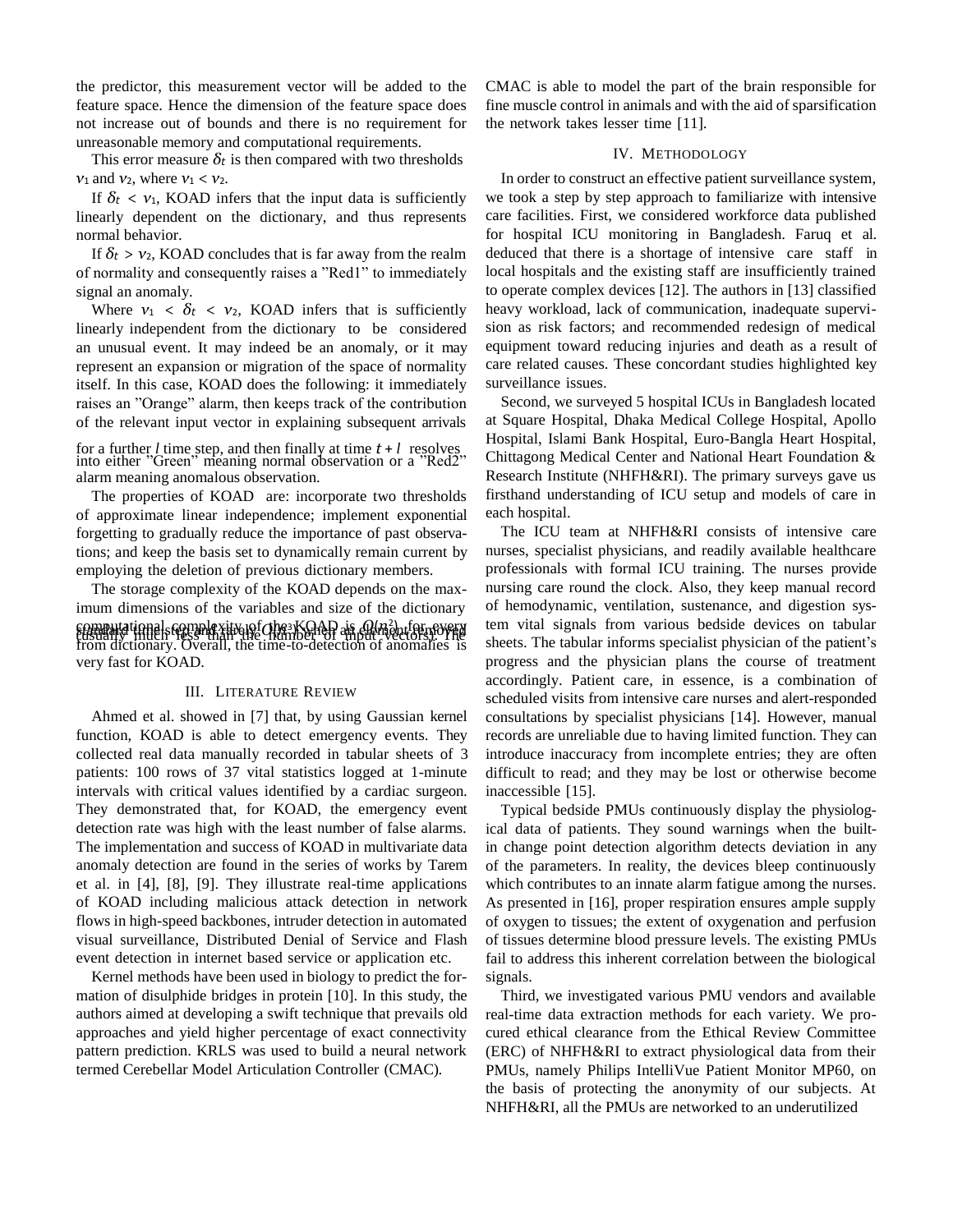central monitoring display via LAN switch. The central monitoring unit does not provide any data extraction or printing option and therefore we decided to extract data from each PMU and relay the data to an online server.

Last, we studied texts authored by medical experts. Based on the classification of crucial factors that delineate clinical care and intensive care, we designed the user interface. The factors include: capacity of therapeutic personnel, area design, integration with monitoring technology [17]. The international practice guideline [18] considers the necessity of a unit intensive care patient database. We augmented properties of medical equipment alarming systems mentioned in [19]. This secondary survey of guidelines, clinical protocols, and operational references were useful to integrate our prototype with existing architecture.

## V. IMPLEMENTATION OF AUTOMATED, REAL-TIME HOSPITAL ICU EMERGENCY SIGNALING

Our working prototype integrates a data extraction adapter, a transceiver computer, a router, a KOAD computer, and a central display. The MediCollector adapter connects to the MIB/RS232 port of the MP60 via type RJ45 network cable.

The adapter links to the COM port of a Raspberry Pi via USB to Serial adapter. A Dell desktop and a D-Link router were installed inside the NHFH&RI ICU area. We established a wireless connection between the Raspberry Pi and the desktop.

The technical specification of each component is as follows: *•* Adapter: Medicollector adapter CBL-5010

- *•* Transceiver Computer: Raspberry Pi 3 Model B+ with 1.4GHz quad-core Broadcom BCM2837B0 processor, 1GB LPDDR2 SDRAM, and 16GB SD card
- *•* Router: D-Link DIR-600M 150Mbps Wireless Router
- *•* KOAD Computer: Dell Optiplex with 3.0-4.1GHz 8th Gen Intel Core i5 8500 processor, 4GB DDR4 RAM, and 1TB HDD
- *•* Display: Dell E1916HV 18.5" LED Monitor

The operating systems for transceiver computer and KOAD computer are Raspbian Buster and Windows 10 Pro respectively. VSCapture program is installed on transceiver computer to extract data and store as comma-separated values (CSV) file format.

The KOAD patient surveillance application is currently a python script that runs on KOAD computer. The script executes VSCapture program remotely and prompts to extract data from PMU at 12-second intervals. Once VSCapture begins to store data in csv file on transceiver computer, the script converts each row into a string. Next, the script sends the string to KOAD computer.

In KOAD computer, the string is converted to an array of data and undergoes a validity check. This approach ensures preliminary data cleaning and that only valid rows get inserted into KOAD database. A MATLAB script runs KOAD algorithm on newly arriving data stream and the signals are displayed accordingly on the monitor.

Finally, the system immediately alerts when anomalies are detected. The signals are displayed accordingly on themonitor.



Fig. 1. The connections of the emergency signaling prototype.

Fig. 1 illustrates the underlying data flow of our surveillance system.

#### *A. Validity Check*

Numerical data streams often get interrupted during data extraction from electrocautery interference or occasional patient movement. The validity check removes the affect of interruption and flags archive database entries which contain invalid rows. Each row of data is subjected to the process illustrated in fig. 2.

The process starts by matching the password in the leading array. Then each value in the array with correct password is compared with erroneous characters: null, 0, hyphen, and greater than 10000. On one hand, arrays with no flag are inserted to KOAD database. On the other hand, when numerous consecutive arrays are flagged, a warning is displayed on the central monitor. This process executes until the patient is discharged from the PMU.

#### *B. Central Surveillance User Interface*

The user interface is continuously updated to display the underlying situation of each patient connected to our surveillance system. The display shows upto five patient statuses and a summary of emergency events detected and addressed. The elements in the monitor are demonstrated in fig. 3.

When the system detects immediate and threatening danger which requires prompt attention, the corresponding bed element flashes red. The bed element turns orange when the system detects gradual change that indicates imminent danger.

On the occasion when the signaling system fails to extract valid signals, the bed element alerts the nurses. When this happens, the common console shows a warning sign until the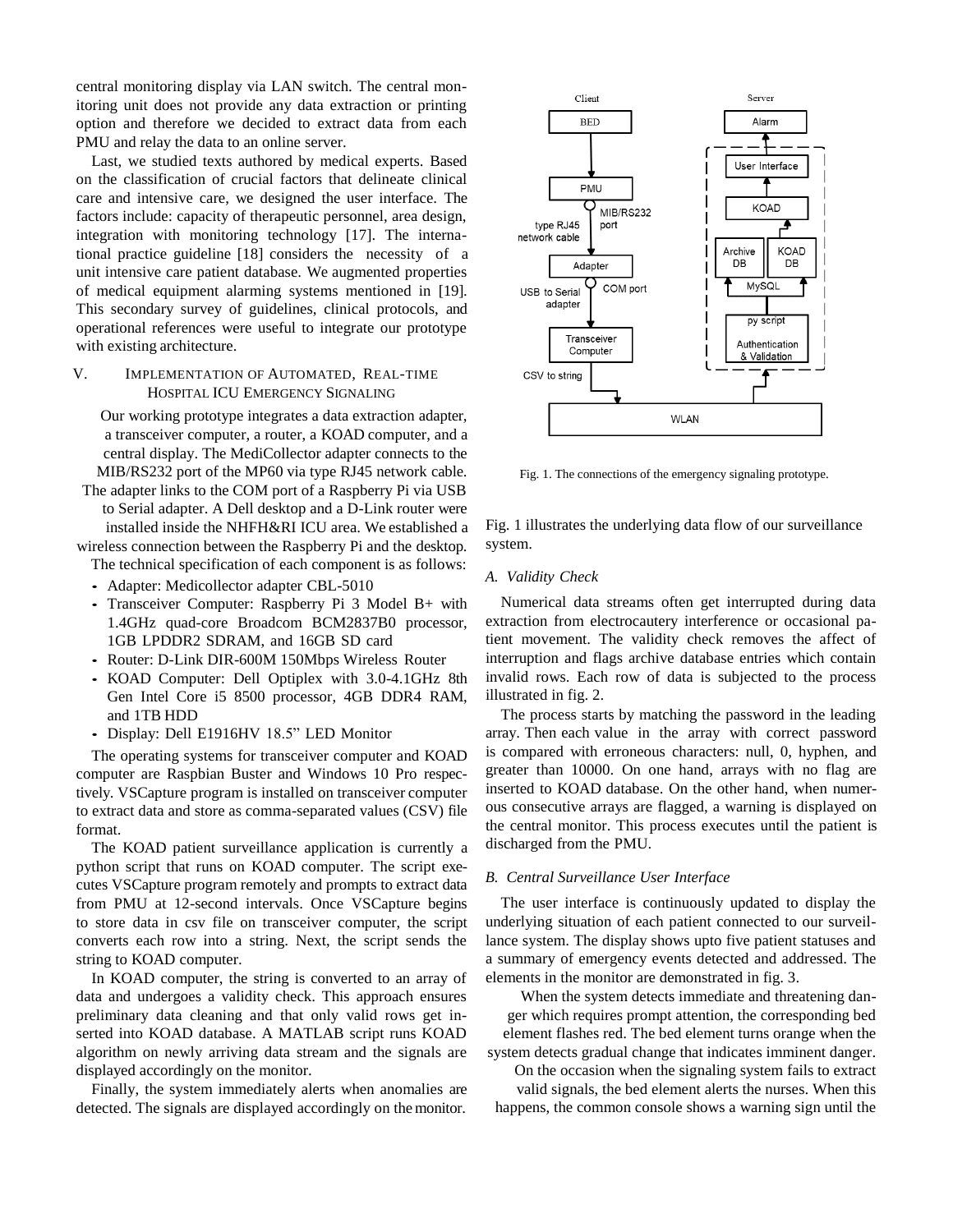

Fig. 2. The validity checking scheme on newly arriving data.

validity check receives reliable data. This method of warning announcement showed to be intuitive for ICU staff.

## VI. EXPERIMENTS

40,000 rows of patient data with 89% success rate  $\in$  35,600 To evaluate the performance of the KOAD patient surveillance application, we monitored 5 patients continuously for 8 hours. VSCapture is able to extract 23 parameters and rows of valid data instances). The success rate is calculated after running the validity check. For training and testing, we omitted time, relative time, premature ventricular contraction, and blood pressure ventricular contraction parameters for irrelevance. We scrambled any identifiers in the patient data to preserve the patients' anonymity. Instead, we allocated randomized bed number to each recorded dataset.

For our experiment, we utilized a supervised cross validation approach in the training period. This method obtains the best pair of values for the thresholds  $v_1$  and  $v_2$ . For the subsidiary parameters, we used default initialization values because the detection result of KOAD algorithm does not depend on the particular setting of these subsidiary parameters.



Fig. 3. The central monitoring display.

We ran KOAD in real-time on 300 timesteps with events manually identified by an ICU specialist. Table I depicts the comparable anomaly detection rates for 3 sets of thresholds. The goal was to obtain the best combination of  $v_1$  and  $v_2$  for a particular patient. Based on the outcome of the training data, we used  $v_1 = 0.07$ ,  $v_2 = 0.16$  to detect anomalies in the subsequent 1700 timesteps. We can see in fig. 4 that,  $v_1$  = 0.07,  $v_2$  = 0.16 correctly identified 27 out of 36 anomalies in the dataset of total 2000 timesteps.

TABLE I DETECTION OF 9 ANOMALIES WITH KOAD USING VARIOUS SETTINGS OF *ν*<sup>1</sup> AND *ν*<sup>2</sup>

| $V_1$ setting | $V_2$ setting | <b>Detected</b> | <b>Missed</b> | False |
|---------------|---------------|-----------------|---------------|-------|
| 0.03          | 0.08          |                 |               |       |
| 0.07          | 9.16          |                 |               |       |
|               |               |                 |               |       |

#### VII. DISCUSSION AND FUTURE WORK

We have described the working prototype of KOAD algorithm implemented automated hospital ICU signaling system. The scope of our system does not include inferring whether patient condition has improved. The interface does not offer any solution to malfuctions in operative components.

The prototype is able to extract patient data using inexpensive modular components and detect emergency events based on the data in real time. Patients were not exposed to any risk during the course of our study. Our system does not cause any physical or psychological discomfort, invasion of privacy, or disclosure of damaging information of the subjects.

We intend to further modify the prototype to accommodate some useful features. Currently KOAD patient surveillance application is manually executed and terminated.

The application will be reconfigured so that ICU staff require minimal training to operate the system. The algorithm